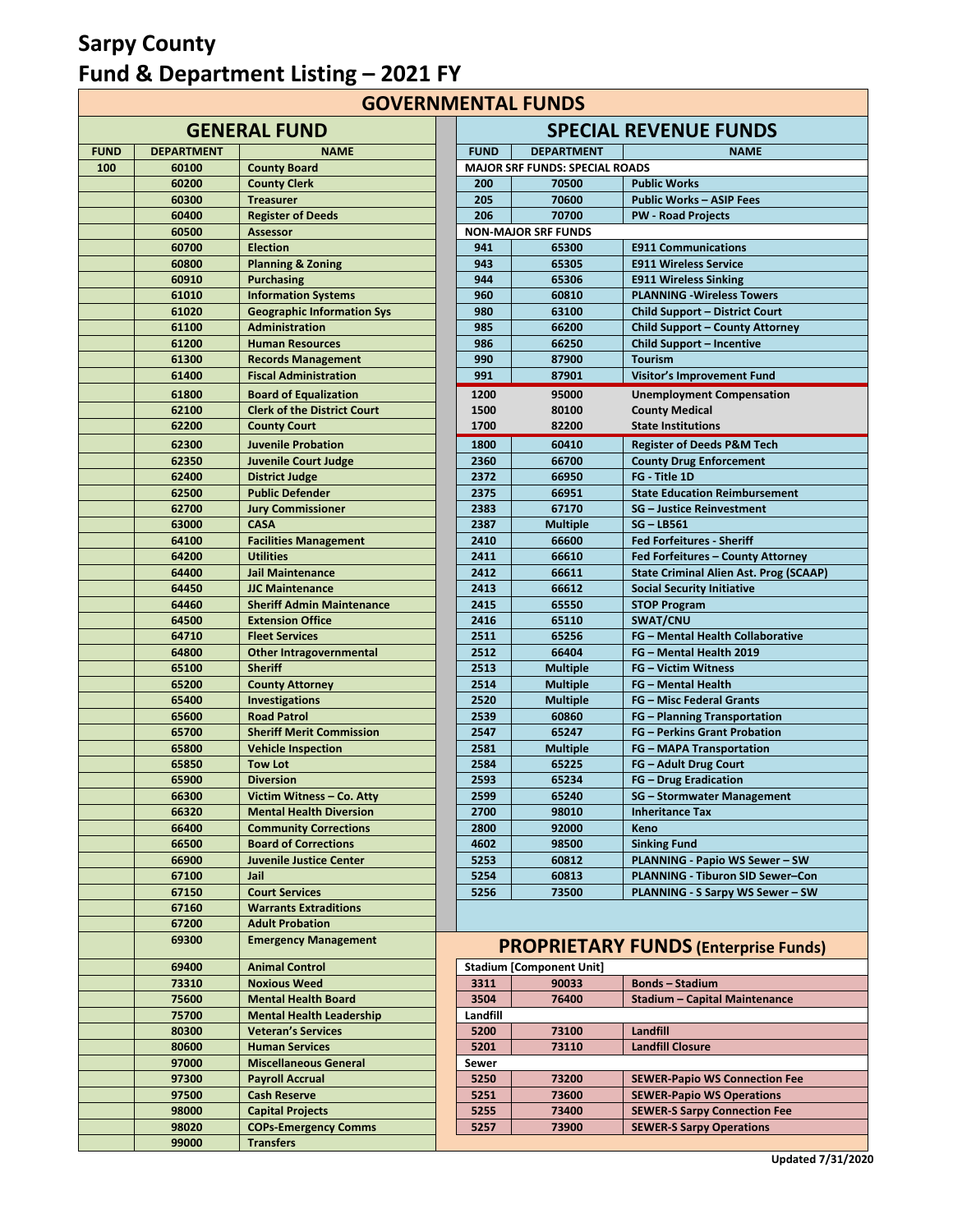$502100$ 



## **YTD ACTUAL VS. BUDGET REPORT**

| FOR ZUZI OD         |               |                                               |                        |                          |                     |                             |                         |
|---------------------|---------------|-----------------------------------------------|------------------------|--------------------------|---------------------|-----------------------------|-------------------------|
|                     | ORIGINAL      | TRANFRS/                                      | <b>REVISED</b>         |                          |                     | AVAILABLE                   | <b>PCT</b>              |
|                     | <b>APPROP</b> | <b>ADJSTMTS</b>                               | <b>BUDGET</b>          | <b>YTD EXPENDED</b>      | <b>ENCUMBRANCES</b> | <b>BUDGET</b>               | <b>USED</b>             |
|                     |               |                                               |                        |                          |                     |                             |                         |
|                     |               |                                               |                        |                          |                     |                             |                         |
| 0100 COUNTY GENERAL |               |                                               |                        |                          |                     |                             |                         |
|                     |               | 0                                             | 163,863                | 108,326.95               | .00                 | 55,536.05<br>618,186.99     | 66.1%                   |
|                     |               | $\mathbf 0$                                   | 1, 185, 428            | 564, 582.59              | 2,658.42            |                             | 47.9%                   |
|                     |               | $\mathbf 0$                                   | 1,908,250              | 1,232,991.97             | .00                 | 675,258.03                  | 64.6%                   |
|                     |               | $\pmb{0}$                                     | 238,724                | 116,438.05               | .00                 | 122, 285.95                 | 48.8%                   |
|                     |               | $\mathbf 0$                                   | 1,703,959              | 870,899.03               | .00                 | 833,059.97                  | 51.1%                   |
|                     |               | $\mathbf 0$                                   |                        | 423,503.41               | .00                 | 227, 515.59<br>163, 844.61  | 65.1%                   |
|                     |               | $\mathbf 0$                                   |                        | 310,084.39               | .00                 |                             | 65.4%                   |
|                     |               | 0                                             |                        | 78,559.40                | .00                 | 73,213.60                   | 51.8%                   |
|                     |               | $\pmb{0}$                                     | 3, 192, 247            | 1,662,893.59             | .00                 | 1,529,353.41                | 52.1%                   |
|                     |               | $\mathbf 0$                                   | 514,857                | 205,652.07               | .00                 | 309, 204.93                 | 39.9%                   |
|                     |               |                                               | 951,256                | 378,553.20               | .00                 | 572,702.80                  | 39.8%                   |
|                     |               |                                               | 663,102                | 320,653.80               | .00                 | 342,448.20                  | 48.4%                   |
|                     |               | $\begin{smallmatrix}0\0\0\0\end{smallmatrix}$ | 355,678                | 169,297.11               | .00                 | 186,380.89                  | 47.6%                   |
|                     |               |                                               | 402,071                | 210, 143.99              | .00                 | 191, 927.01                 | 52.3%                   |
|                     |               | $\pmb{0}$                                     | 55,183                 | 62,156.11                | .00                 | $-6,973.11$                 | 112.6%                  |
|                     |               | $\pmb{0}$                                     | 788,856                | 348,994.42               | .00                 | 439,861.58                  | 44.2%                   |
|                     |               | $\ddot{\mathbf{0}}$                           | 154,765                | 80,691.62                | .00                 | 74,073.38                   | 52.1%                   |
|                     |               | $\pmb{0}$                                     | 83,091                 | 35,090.66                | .00                 | 48,000.34                   | 42.2%                   |
|                     |               | $\mathbf 0$                                   | 689,777<br>720,078     | 351,223.13<br>352,844.47 | .00<br>.00          | 338, 553.87<br>367, 233.53  | 50.9%<br>49.0%          |
|                     |               | $\overline{0}$<br>0                           | 2,093,045              | 989,237.53               | .00                 |                             | 47.3%                   |
|                     |               | $\overline{0}$                                | 141,934                | 94,644.32                | .00                 | 1, 103, 807.47<br>47,289.68 | 66.7%                   |
|                     |               | $\mathbf 0$                                   | 256,962                | 125,757.40               | .00                 | 131,204.60                  | 48.9%                   |
|                     |               | $\pmb{0}$                                     |                        | 895,486.82               | .00                 |                             | 58.1%                   |
|                     |               | $\mathbf 0$                                   | 1,540,538<br>775,000   | 338,819.66               | .00                 | 645,051.18<br>436,180.34    | 43.7%                   |
|                     |               | $\mathbf 0$                                   | 228,244                | 87,275.78                | .00                 | 140,968.22                  |                         |
|                     |               |                                               | 138,503                | 97,918.40                | .00                 | 40,584.60                   | 38.2%<br>70.7%          |
|                     |               | $_{\rm 0}^{\rm 0}$                            | 124,477                | 66,380.44                | .00                 | 58,096.56                   |                         |
|                     |               |                                               | 175,768                | 44,464.70                | .00                 | 131, 303.30                 | $\frac{53.3\%}{25.3\%}$ |
|                     |               | $\overline{0}$<br>0                           | 1,465,368              | 669,722.36               | .00                 | 795,645.64                  | 45.7%                   |
|                     |               | 0                                             | 777,000                | 371,829.06               | .00                 | 405,170.94                  | 47.9%                   |
|                     |               | 0                                             | 2,301,430              | 1,091,445.64             | 7,309.18            | 1,202,675.18                | 47.7%                   |
|                     |               | $\pmb{0}$                                     |                        | 2,045,647.49             | .00                 | 2,033,462.51                | 50.1%                   |
|                     |               | $\mathbf 0$                                   | 4,079,110<br>2,173,199 | 1,048,893.56             | 29,475.00           | 1,094,830.44                | 49.6%                   |
|                     |               | 0                                             | 6,796,251              | 3,352,098.49             | 36,199.00           | 3,407,953.51                | 49.9%                   |
|                     |               | $\mathbf 0$                                   | 3,500                  | 3,500.00                 | .00                 | .00                         | 100.0%                  |
|                     |               | 0                                             | 133,156                | 59,187.60                | .00                 | 73,968.40                   | 44.4%                   |
|                     |               |                                               | 336,773                | 144, 132.48              | .00                 | 192,640.52                  | 42.8%                   |
|                     |               | $\overline{0}$<br>0                           | 969,833                | 450,318.06               | .00                 | 519, 514.94                 | 46.4%                   |
|                     |               | $\mathbf{0}$                                  | 397,995                | 162,298.21               | .00                 | 235,696.79                  | 40.8%                   |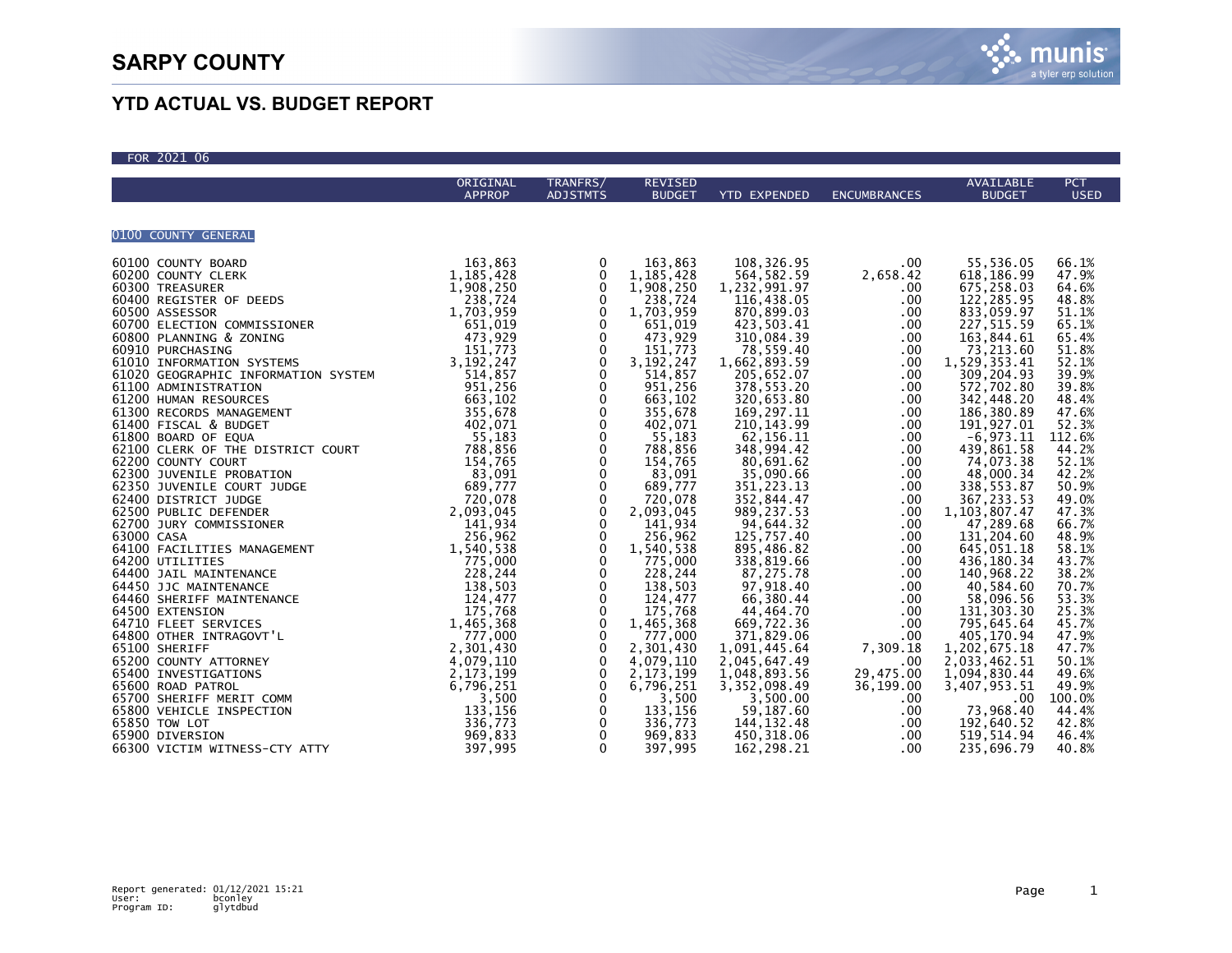| FOR 2021 06 |  |
|-------------|--|

|                                                                                                                                                                                                                                                                                                                                                                                                                                                                                                                                                              | ORIGINAL                                                                                                                                                                                                                                             | TRANFRS/                                                                                                                                                                                                           | <b>REVISED</b>                                                                                                                                                                                                                                       |                                                                                                                                                                                                                                                                                                    |                                                                                                                                                                  | AVAILABLE                                                                                                                                                                                                                                                                                               | <b>PCT</b>                                                                                                                                                                         |
|--------------------------------------------------------------------------------------------------------------------------------------------------------------------------------------------------------------------------------------------------------------------------------------------------------------------------------------------------------------------------------------------------------------------------------------------------------------------------------------------------------------------------------------------------------------|------------------------------------------------------------------------------------------------------------------------------------------------------------------------------------------------------------------------------------------------------|--------------------------------------------------------------------------------------------------------------------------------------------------------------------------------------------------------------------|------------------------------------------------------------------------------------------------------------------------------------------------------------------------------------------------------------------------------------------------------|----------------------------------------------------------------------------------------------------------------------------------------------------------------------------------------------------------------------------------------------------------------------------------------------------|------------------------------------------------------------------------------------------------------------------------------------------------------------------|---------------------------------------------------------------------------------------------------------------------------------------------------------------------------------------------------------------------------------------------------------------------------------------------------------|------------------------------------------------------------------------------------------------------------------------------------------------------------------------------------|
|                                                                                                                                                                                                                                                                                                                                                                                                                                                                                                                                                              | <b>APPROP</b>                                                                                                                                                                                                                                        | <b>ADJSTMTS</b>                                                                                                                                                                                                    | <b>BUDGET</b>                                                                                                                                                                                                                                        | <b>YTD EXPENDED</b>                                                                                                                                                                                                                                                                                | <b>ENCUMBRANCES</b>                                                                                                                                              | <b>BUDGET</b>                                                                                                                                                                                                                                                                                           | <b>USED</b>                                                                                                                                                                        |
| 66320 MENTAL HEALTH DIVERSION<br>66400 COMMUNITY CORRECTIONS<br>66500 BOARD OF CORRECTIONS<br>66900 JUV JUSTICE CENTER<br>67100 JAIL<br>67150 SUPPORT SERVICES<br>67160 WARRANTS EXTRADITION<br>67200 ADULT PROBATION<br>69300 EMERGENCY MGT<br>69400 ANIMAL CONTROL<br>73310 NOXIOUS WEED<br>75600 MENTAL HEALTH BOARD<br>75700 MENTAL HEALTH LEADERSHIP<br>80300 VETERANS SERVICES<br>80600 HUMAN SERVICES<br>97000 MISC GENERAL<br>97300 PAYROLL ACCRUAL<br>97500 CASH RESERVE<br>98000 CAPITAL PROJECTS<br>98020 COPS-EMERGENCY COMMS<br>99000 TRANSFERS | 126,642<br>1,013,805<br>5,706,764<br>3,074,914<br>1,166,853<br>2,939,912<br>882,687<br>91,825<br>205,068<br>600,000<br>91,869<br>47,627<br>50,000<br>305,075<br>1,561,679<br>14,407,802<br>1,250,000<br>6,873,807<br>876,101<br>927,388<br>5,660,000 | 0<br>0<br>$\mathbf 0$<br>$\Omega$<br>$\mathbf 0$<br>$\mathbf 0$<br>0<br>0<br>$\Omega$<br>$\Omega$<br>0<br>$\mathbf 0$<br>0<br>$\Omega$<br>0<br>$\Omega$<br>0<br>$\mathbf 0$<br>$\Omega$<br>$\mathbf 0$<br>$\Omega$ | 126,642<br>1,013,805<br>5,706,764<br>3,074,914<br>1,166,853<br>2,939,912<br>882,687<br>91,825<br>205,068<br>600,000<br>91,869<br>47,627<br>50,000<br>305,075<br>1,561,679<br>14,407,802<br>1,250,000<br>6.873.807<br>876,101<br>927.388<br>5,660,000 | 61,782.20<br>438,176.44<br>2,414,031.45<br>1,459,402.32<br>591,519.86<br>1,390,937.20<br>420, 325.42<br>48, 453. 14<br>93,853.20<br>332,853.97<br>41,905.70<br>8,616.00<br>.00 <sub>1</sub><br>135, 337. 78<br>554,512.50<br>5,709,733.99<br>.00.<br>.00<br>30,130.05<br>52.217.75<br>5,660,000.00 | $.00 \,$<br>.00<br>.00<br>.00<br>.00<br>.00<br>.00<br>.00.<br>.00<br>.00.<br>.00<br>.00<br>.00<br>.00.<br>.00.<br>12,922.70<br>.00<br>.00<br>.00.<br>.00.<br>.00 | 64,859.80<br>575,628.56<br>3,292,732.55<br>1,615,511.68<br>575, 333.14<br>1,548,974.80<br>462, 361.58<br>43,371.86<br>111,214.80<br>267, 146.03<br>49,963.30<br>39,011.00<br>50,000.00<br>169,737.22<br>1,007,166.50<br>8,685,145.31<br>1,250,000.00<br>6,873,807.00<br>845,970.95<br>875,170.25<br>.00 | 48.8%<br>43.2%<br>42.3%<br>47.5%<br>50.7%<br>47.3%<br>47.6%<br>52.8%<br>45.8%<br>55.5%<br>45.6%<br>18.1%<br>.0%<br>44.4%<br>35.5%<br>39.7%<br>.0%<br>.0%<br>3.4%<br>5.6%<br>100.0% |
| TOTAL COUNTY GENERAL                                                                                                                                                                                                                                                                                                                                                                                                                                                                                                                                         | 87,815,810                                                                                                                                                                                                                                           | $\mathbf{0}$                                                                                                                                                                                                       | 87,815,810                                                                                                                                                                                                                                           | 39,466,426.93                                                                                                                                                                                                                                                                                      | 88,564.30                                                                                                                                                        | 48,260,818.77                                                                                                                                                                                                                                                                                           | 45.0%                                                                                                                                                                              |
| 0200 PUBLIC WORKS<br>70500 PUBLIC WORKS<br>TOTAL PUBLIC WORKS                                                                                                                                                                                                                                                                                                                                                                                                                                                                                                | 8,220,849<br>8,220,849                                                                                                                                                                                                                               | $\mathbf{0}$<br>$\Omega$                                                                                                                                                                                           | 8,220,849<br>8,220,849                                                                                                                                                                                                                               | 4,223,690.43<br>4,223,690.43                                                                                                                                                                                                                                                                       | 58,818.89<br>58,818.89                                                                                                                                           | 3,938,339.68<br>3,938,339.68                                                                                                                                                                                                                                                                            | 52.1%<br>52.1%                                                                                                                                                                     |
| 0205 PW - ASIP                                                                                                                                                                                                                                                                                                                                                                                                                                                                                                                                               |                                                                                                                                                                                                                                                      |                                                                                                                                                                                                                    |                                                                                                                                                                                                                                                      |                                                                                                                                                                                                                                                                                                    |                                                                                                                                                                  |                                                                                                                                                                                                                                                                                                         |                                                                                                                                                                                    |
| 70600 PUBLIC WORKS - ASIP FEES                                                                                                                                                                                                                                                                                                                                                                                                                                                                                                                               | 4,270,000                                                                                                                                                                                                                                            | $\mathbf{0}$                                                                                                                                                                                                       | 4,270,000                                                                                                                                                                                                                                            | 3,000,000.00                                                                                                                                                                                                                                                                                       | $.00 \,$                                                                                                                                                         | 1,270,000.00                                                                                                                                                                                                                                                                                            | 70.3%                                                                                                                                                                              |
| TOTAL PW - ASIP                                                                                                                                                                                                                                                                                                                                                                                                                                                                                                                                              | 4,270,000                                                                                                                                                                                                                                            | $\mathbf{0}$                                                                                                                                                                                                       | 4,270,000                                                                                                                                                                                                                                            | 3,000,000.00                                                                                                                                                                                                                                                                                       | $.00 \,$                                                                                                                                                         | 1,270,000.00                                                                                                                                                                                                                                                                                            | 70.3%                                                                                                                                                                              |

0206 PW - ROAD PROJECTS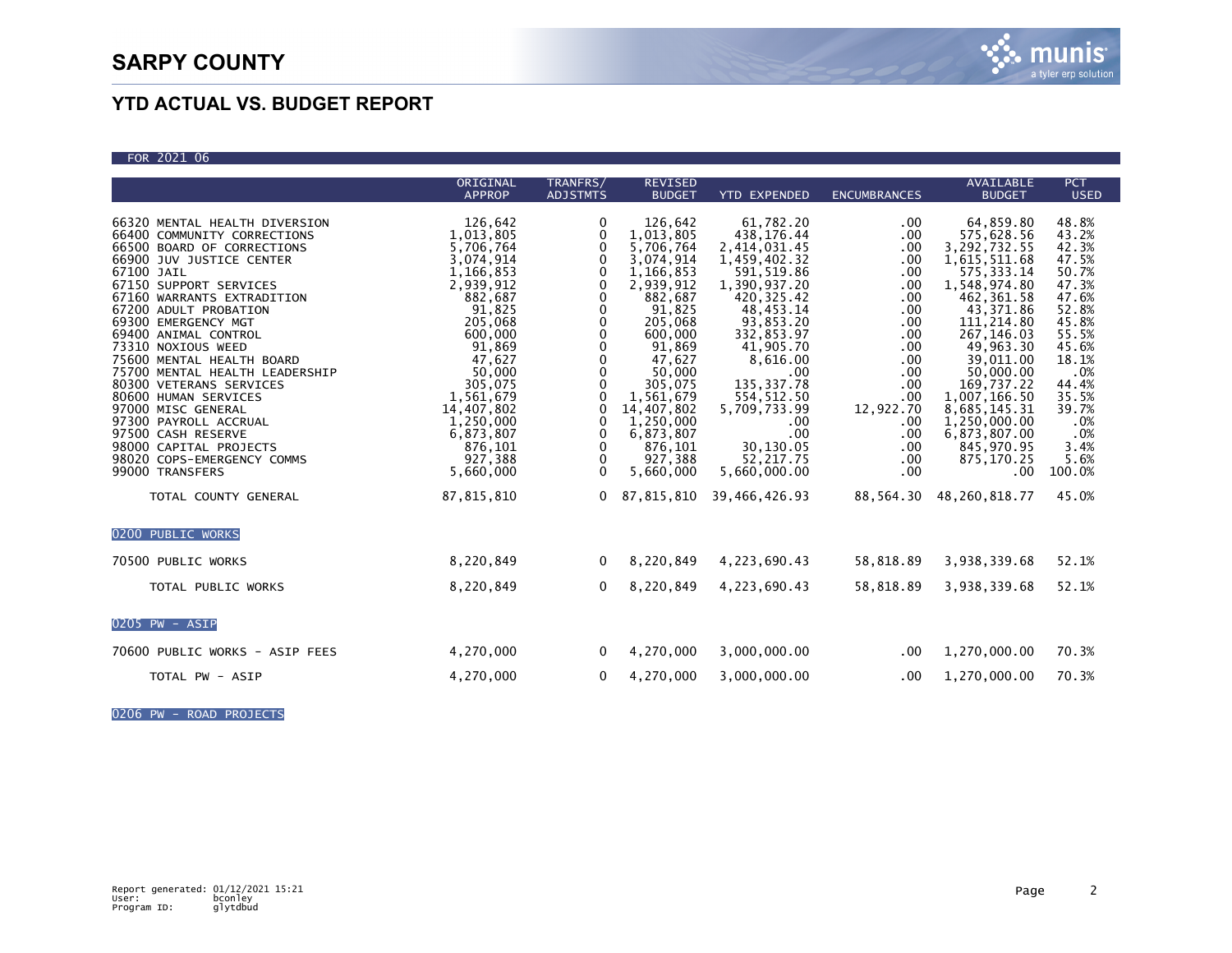| FOR 2021 06                        |                           |                             |                                 |                     |                     |                                   |                           |
|------------------------------------|---------------------------|-----------------------------|---------------------------------|---------------------|---------------------|-----------------------------------|---------------------------|
| 0206<br>PW - ROAD PROJECTS         | ORIGINAL<br><b>APPROP</b> | TRANFRS/<br><b>ADJSTMTS</b> | <b>REVISED</b><br><b>BUDGET</b> | <b>YTD EXPENDED</b> | <b>ENCUMBRANCES</b> | <b>AVAILABLE</b><br><b>BUDGET</b> | <b>PCT</b><br><b>USED</b> |
| 70700 PW - ROAD PROJECTS           | 24, 177, 000              | 0                           | 24,177,000                      | 17,414,822.27       | .00                 | 6,762,177.73                      | 72.0%                     |
| TOTAL PW - ROAD PROJECTS           | 24, 177, 000              | 0                           | 24, 177, 000                    | 17, 414, 822. 27    | .00                 | 6,762,177.73                      | 72.0%                     |
| 0941 E911 COMMUNICATIONS           |                           |                             |                                 |                     |                     |                                   |                           |
| 65300 E911 COMMUNICATIONS          | 5,267,629                 | $\Omega$                    | 5,267,629                       | 2,368,981.28        | 10,349.46           | 2,888,298.26                      | 45.2%                     |
| TOTAL E911 COMMUNICATIONS          | 5,267,629                 | 0                           | 5,267,629                       | 2,368,981.28        | 10,349.46           | 2,888,298.26                      | 45.2%                     |
| 0943 E911 WIRELESS SERVICE         |                           |                             |                                 |                     |                     |                                   |                           |
| 65305 E911 WIRELESS SERVICE        | 249,915                   | $\mathbf 0$                 | 249,915                         | 23,854.19           | .00                 | 226,060.81                        | 9.5%                      |
| TOTAL E911 WIRELESS SERVICE        | 249,915                   | 0                           | 249,915                         | 23,854.19           | .00                 | 226,060.81                        | 9.5%                      |
| 0944 E911 WIRELESS SINKING         |                           |                             |                                 |                     |                     |                                   |                           |
| 65306 E911 WIRELESS SINKING        | 44,606                    | 0                           | 44,606                          | .00                 | .00                 | 44,606.00                         | .0%                       |
| TOTAL E911 WIRELESS SINKING        | 44,606                    | 0                           | 44,606                          | .00                 | .00                 | 44,606.00                         | .0%                       |
| 0960 PLANNING-WIRELESS TOWERS      |                           |                             |                                 |                     |                     |                                   |                           |
| 60810 PLANNING-WIRELESS TOWERS     | 196,437                   | 0                           | 196,437                         | 14,328.75           | .00                 | 182, 108.25                       | 7.3%                      |
| TOTAL PLANNING-WIRELESS TOWERS     | 196,437                   | 0                           | 196,437                         | 14,328.75           | .00                 | 182, 108. 25                      | 7.3%                      |
| 0980 CHILD SUPPORT DISTRICT COURT  |                           |                             |                                 |                     |                     |                                   |                           |
| 63100 CHILD SUPPORT DIST CRT       | 131,572                   | 0                           | 131,572                         | 108,656.09          | .00                 | 22,915.91                         | 82.6%                     |
| TOTAL CHILD SUPPORT DISTRICT COURT | 131,572                   | 0                           | 131,572                         | 108,656.09          | .00                 | 22,915.91                         | 82.6%                     |

0985 CHILD SUPPORT COUNTY ATTORNEY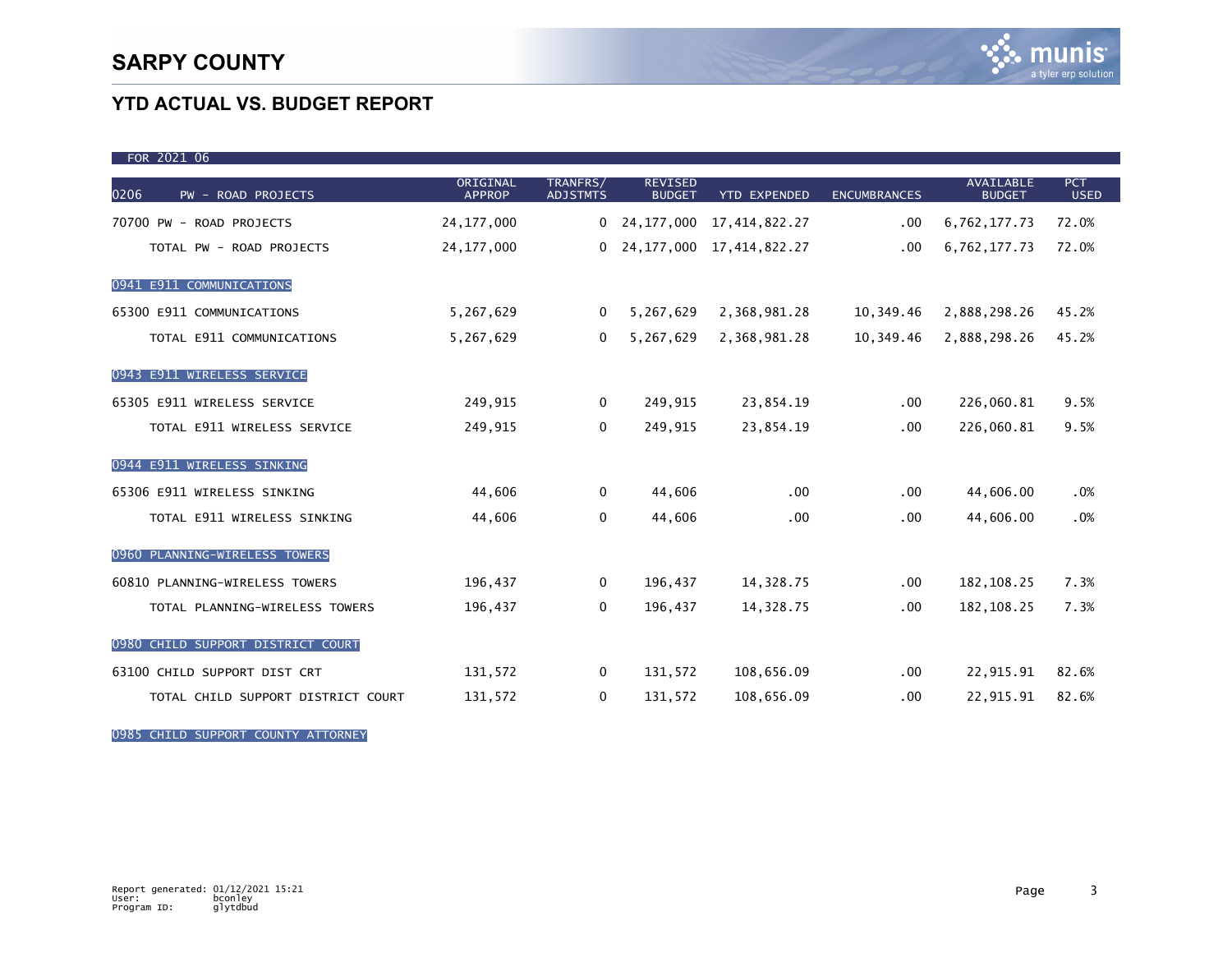| FOR 2021 06                           |                           |                             |                                 |                     |                     |                                   |                           |
|---------------------------------------|---------------------------|-----------------------------|---------------------------------|---------------------|---------------------|-----------------------------------|---------------------------|
| 0985<br>CHILD SUPPORT COUNTY ATTORNEY | ORIGINAL<br><b>APPROP</b> | TRANFRS/<br><b>ADJSTMTS</b> | <b>REVISED</b><br><b>BUDGET</b> | <b>YTD EXPENDED</b> | <b>ENCUMBRANCES</b> | <b>AVAILABLE</b><br><b>BUDGET</b> | <b>PCT</b><br><b>USED</b> |
| 66200 CHILD SUPPORT-CTY ATTY          | 1,531,127                 | 0                           | 1,531,127                       | 774,905.50          | .00                 | 756,221.50                        | 50.6%                     |
| TOTAL CHILD SUPPORT COUNTY ATTORNEY   | 1,531,127                 | 0                           | 1,531,127                       | 774,905.50          | .00                 | 756,221.50                        | 50.6%                     |
| 0986 CSCA INCENTIVE                   |                           |                             |                                 |                     |                     |                                   |                           |
| 66250 CSCA INCENTIVE                  | 102,782                   | 0                           | 102,782                         | 76,703.91           | .00                 | 26,078.09                         | 74.6%                     |
| TOTAL CSCA INCENTIVE                  | 102,782                   | $\mathbf 0$                 | 102,782                         | 76,703.91           | .00                 | 26,078.09                         | 74.6%                     |
| 0990 TOURISM                          |                           |                             |                                 |                     |                     |                                   |                           |
| 87900 TOURISM                         | 318,135                   | 0                           | 318,135                         | 145,732.53          | .00                 | 172,402.47                        | 45.8%                     |
| TOTAL TOURISM                         | 318,135                   | 0                           | 318,135                         | 145,732.53          | .00                 | 172,402.47                        | 45.8%                     |
| 0991 VISITORS IMPROVEMENT FUND        |                           |                             |                                 |                     |                     |                                   |                           |
| 87901 VISITORS IMPROVEMENT FUND       | 355,466                   | 0                           | 355,466                         | 300,000.00          | .00                 | 55,466.00                         | 84.4%                     |
| TOTAL VISITORS IMPROVEMENT FUND       | 355,466                   | 0                           | 355,466                         | 300,000.00          | .00                 | 55,466.00                         | 84.4%                     |
| 1200 UNEMPLOYMENT COMPENSATION        |                           |                             |                                 |                     |                     |                                   |                           |
| 95000 UNEMPLOYMENT COMPENSATION       | 60,173                    | 0                           | 60,173                          | 60,172.56           | .00                 | .44                               | 100.0%                    |
| TOTAL UNEMPLOYMENT COMPENSATION       | 60,173                    | 0                           | 60,173                          | 60,172.56           | .00                 | .44                               | 100.0%                    |
| 1500 COUNTY MEDICAL RELIEF            |                           |                             |                                 |                     |                     |                                   |                           |
| 80100 COUNTY MEDICAL                  | 139,348                   | 0                           | 139,348                         | 139,347.72          | .00                 | .28                               | 100.0%                    |
| TOTAL COUNTY MEDICAL RELIEF           | 139,348                   | 0                           | 139,348                         | 139,347.72          | .00                 | .28                               | 100.0%                    |

1700 STATE INSTITUTIONS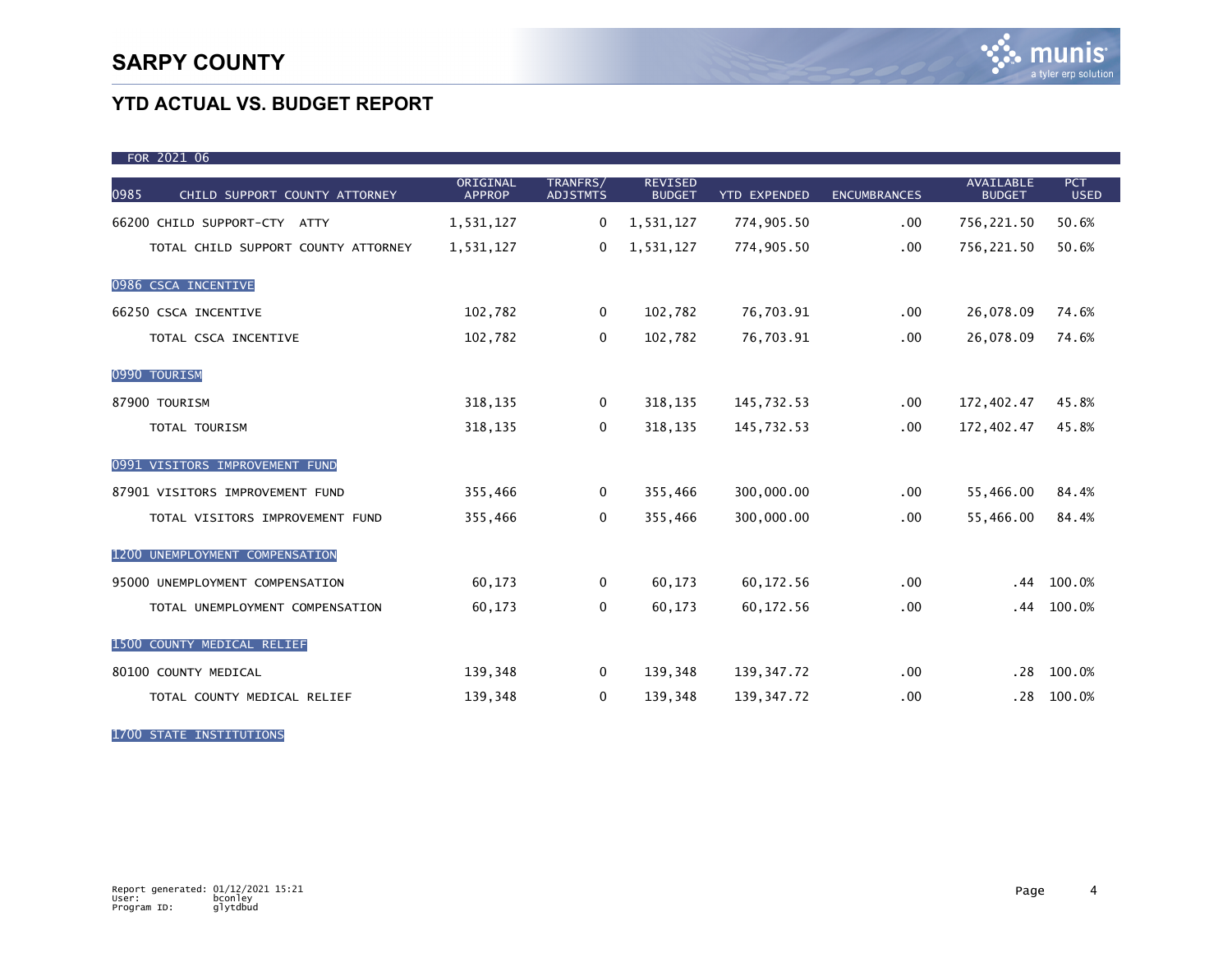| FOR 2021 06                         |                           |                             |                                 |                     |                     |                                   |                           |
|-------------------------------------|---------------------------|-----------------------------|---------------------------------|---------------------|---------------------|-----------------------------------|---------------------------|
| 1700<br>STATE INSTITUTIONS          | ORIGINAL<br><b>APPROP</b> | TRANFRS/<br><b>ADJSTMTS</b> | <b>REVISED</b><br><b>BUDGET</b> | <b>YTD EXPENDED</b> | <b>ENCUMBRANCES</b> | <b>AVAILABLE</b><br><b>BUDGET</b> | <b>PCT</b><br><b>USED</b> |
| 82200 STATE INSTITUTIONS            | 44,979                    | $\mathbf 0$                 | 44,979                          | 44,978.63           | .00                 | .37                               | 100.0%                    |
| TOTAL STATE INSTITUTIONS            | 44,979                    | $\mathbf 0$                 | 44,979                          | 44,978.63           | .00                 | .37                               | 100.0%                    |
| 1800 REG OF DEEDS P&M TECH          |                           |                             |                                 |                     |                     |                                   |                           |
| 60410 REG OF DEEDS P&M TECH         | 787,700                   | $\mathbf{0}$                | 787,700                         | 174,453.69          | .00                 | 613,246.31                        | 22.1%                     |
| TOTAL REG OF DEEDS P&M TECH         | 787,700                   | 0                           | 787,700                         | 174,453.69          | .00                 | 613, 246. 31                      | 22.1%                     |
| 2360 COUNTY DRUG ENFORCEMENT        |                           |                             |                                 |                     |                     |                                   |                           |
| 66700 COUNTY DRUG ENF               | 13,149                    | $\mathbf{0}$                | 13,149                          | 4,000.00            | .00                 | 9,149.00                          | 30.4%                     |
| TOTAL COUNTY DRUG ENFORCEMENT       | 13,149                    | $\mathbf 0$                 | 13,149                          | 4,000.00            | .00                 | 9,149.00                          | 30.4%                     |
| 2372 FG-TITLE 1D                    |                           |                             |                                 |                     |                     |                                   |                           |
| 66950 FG-TITLE 1D                   | 48,820                    | $\mathbf{0}$                | 48,820                          | 26,675.83           | .00                 | 22, 144. 17                       | 54.6%                     |
| TOTAL FG-TITLE 1D                   | 48,820                    | 0                           | 48,820                          | 26,675.83           | .00                 | 22, 144. 17                       | 54.6%                     |
| 2373 FG-JABG INTEREST TECH          |                           |                             |                                 |                     |                     |                                   |                           |
| 66805 FG-JABG INTEREST TECH         | 1,828                     | 0                           | 1,828                           | .00                 | .00                 | 1,828.00                          | .0%                       |
| TOTAL FG-JABG INTEREST TECH         | 1,828                     | 0                           | 1,828                           | .00                 | .00                 | 1,828.00                          | .0%                       |
| 2375 STATE EDUCATION REIMBURSEMENT  |                           |                             |                                 |                     |                     |                                   |                           |
| 66951 STATE ED REIMBURSEMENT        | 808,118                   | $\mathbf 0$                 | 808,118                         | 467,702.18          | $.00 \,$            | 340, 415.82                       | 57.9%                     |
| TOTAL STATE EDUCATION REIMBURSEMENT | 808,118                   | 0                           | 808,118                         | 467,702.18          | $.00 \,$            | 340, 415.82                       | 57.9%                     |

2383 SG-JUSTICE REINVESTMENT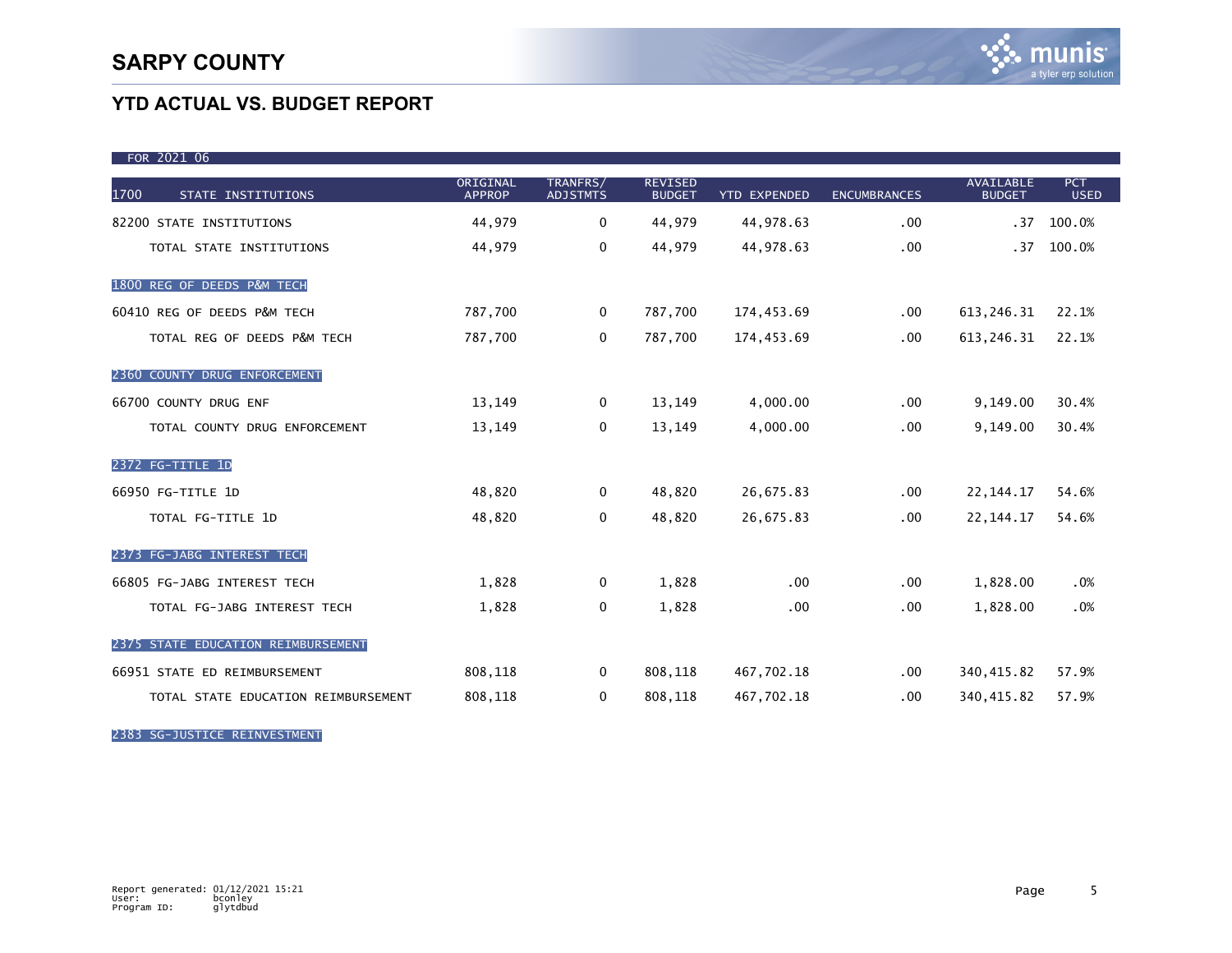| FOR 2021 06                                         |                           |                             |                                 |                          |                     |                                   |                           |
|-----------------------------------------------------|---------------------------|-----------------------------|---------------------------------|--------------------------|---------------------|-----------------------------------|---------------------------|
| 2383<br>SG-JUSTICE REINVESTMENT                     | ORIGINAL<br><b>APPROP</b> | TRANFRS/<br><b>ADJSTMTS</b> | <b>REVISED</b><br><b>BUDGET</b> | <b>YTD EXPENDED</b>      | <b>ENCUMBRANCES</b> | <b>AVAILABLE</b><br><b>BUDGET</b> | <b>PCT</b><br><b>USED</b> |
| 67170 SG-JUSTICE REINVESTMENT                       | 67,204                    | $\mathbf 0$                 | 67,204                          | 220.08                   | .00                 | 66,983.92                         | .3%                       |
| TOTAL SG-JUSTICE REINVESTMENT                       | 67,204                    | $\mathbf 0$                 | 67,204                          | 220.08                   | .00                 | 66,983.92                         | .3%                       |
| 2387 LB561 GRANT                                    |                           |                             |                                 |                          |                     |                                   |                           |
| 65257 LB561 2020 FY GRANT<br>65258 SG-LB561 2021 FY | 165,877<br>548,626        | 0<br>$\Omega$               | 165,877<br>548,626              | 165,876.03<br>232,688.01 | .00<br>.00          | .97<br>315,937.99                 | 100.0%<br>42.4%           |
| TOTAL LB561 GRANT                                   | 714,503                   | 0                           | 714,503                         | 398,564.04               | .00                 | 315,938.96                        | 55.8%                     |
| 2410 FED FORFEITURES-SHERIFF                        |                           |                             |                                 |                          |                     |                                   |                           |
| 66600 FED FORFEITURES-SHERIFF                       | 324,857                   | $\mathbf{0}$                | 324,857                         | 138,571.91               | .00                 | 186,285.09                        | 42.7%                     |
| TOTAL FED FORFEITURES-SHERIFF                       | 324,857                   | 0                           | 324,857                         | 138,571.91               | .00                 | 186,285.09                        | 42.7%                     |
| 2411 FED FORFEITURE-CA                              |                           |                             |                                 |                          |                     |                                   |                           |
| 66610 FED FORFEITURES-CA                            | 61,261                    | 0                           | 61,261                          | .00                      | .00                 | 61,261.00                         | .0%                       |
| TOTAL FED FORFEITURE-CA                             | 61,261                    | 0                           | 61,261                          | .00                      | .00                 | 61,261.00                         | .0%                       |
| 2412 SCAAP                                          |                           |                             |                                 |                          |                     |                                   |                           |
| 66611 SCAAP                                         | 69,426                    | 0                           | 69,426                          | 7,707.60                 | .00                 | 61,718.40                         | 11.1%                     |
| TOTAL SCAAP                                         | 69,426                    | $\mathbf 0$                 | 69,426                          | 7,707.60                 | .00                 | 61,718.40                         | 11.1%                     |
| 2413 SOC SECURITY INCENTIVE                         |                           |                             |                                 |                          |                     |                                   |                           |
| 66612 SOC SECURITY INCENTIVE                        | 7,460                     | $\mathbf{0}$                | 7,460                           | .00                      | .00                 | 7,460.00                          | .0%                       |
| TOTAL SOC SECURITY INCENTIVE                        | 7,460                     | 0                           | 7,460                           | .00                      | .00                 | 7,460.00                          | .0%                       |

2415 STOP PROGRAM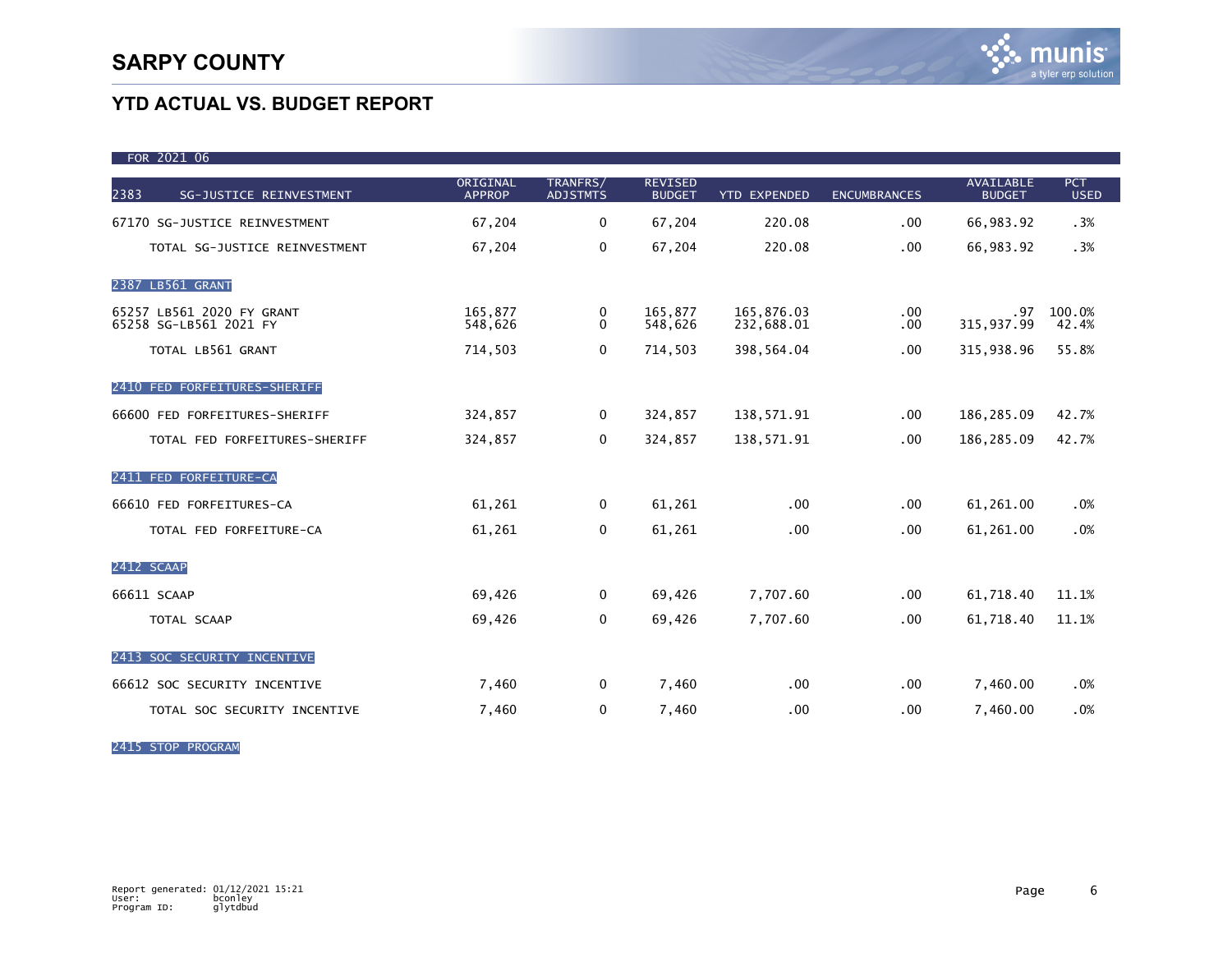$502122$ 

# **YTD ACTUAL VS. BUDGET REPORT**

| FOR ZUZI OD                                                            |                           |                             |                                 |                         |                     |                                   |                           |
|------------------------------------------------------------------------|---------------------------|-----------------------------|---------------------------------|-------------------------|---------------------|-----------------------------------|---------------------------|
| 2415<br>STOP PROGRAM                                                   | ORIGINAL<br><b>APPROP</b> | TRANFRS/<br><b>ADJSTMTS</b> | <b>REVISED</b><br><b>BUDGET</b> | <b>YTD EXPENDED</b>     | <b>ENCUMBRANCES</b> | <b>AVAILABLE</b><br><b>BUDGET</b> | <b>PCT</b><br><b>USED</b> |
| 65550 STOP PROGRAM                                                     | 76,460                    | 0                           | 76,460                          | 12,004.82               | .00                 | 64, 455. 18                       | 15.7%                     |
| TOTAL STOP PROGRAM                                                     | 76,460                    | 0                           | 76,460                          | 12,004.82               | .00                 | 64, 455. 18                       | 15.7%                     |
| 2416 SWAT/CNU                                                          |                           |                             |                                 |                         |                     |                                   |                           |
| 65110 SWAT/CNU                                                         | 12,975                    | 0                           | 12,975                          | 1,201.69                | .00                 | 11,773.31                         | 9.3%                      |
| TOTAL SWAT/CNU                                                         | 12,975                    | 0                           | 12,975                          | 1,201.69                | .00                 | 11,773.31                         | 9.3%                      |
| 2511 FG-MENTAL HEALTH COLLABORATIVE                                    |                           |                             |                                 |                         |                     |                                   |                           |
| 65256 FG-MENTAL HEALTH COLLABORATIV                                    | 79,108                    | 0                           | 79,108                          | 3,964.24                | .00                 | 75, 143. 76                       | 5.0%                      |
| TOTAL FG-MENTAL HEALTH COLLABORATIVE                                   | 79,108                    | 0                           | 79,108                          | 3,964.24                | .00                 | 75, 143. 76                       | 5.0%                      |
| 2513 FG-VICTIM WITNESS                                                 |                           |                             |                                 |                         |                     |                                   |                           |
| 66313 FG-VICTIM WITNESS 2020FY GRAN<br>66314 FG-VICTIM WITNESS 2021 FY | 36,082<br>153,072         | 0<br>$\Omega$               | 36,082<br>153,072               | 36,412.45<br>106,752.31 | .00<br>.00          | $-330.45$<br>46, 319.69           | 100.9%<br>69.7%           |
| TOTAL FG-VICTIM WITNESS                                                | 189,154                   | 0                           | 189,154                         | 143, 164. 76            | .00                 | 45,989.24                         | 75.7%                     |
| 2514 FG-MENTAL HEALTH                                                  |                           |                             |                                 |                         |                     |                                   |                           |
| 66405 FG-MENTAL HEALTH 2020FY GRANT<br>66406 FG-MENTAL HEALTH 2021 FY  | 21,994<br>67,672          | 0<br>0                      | 21,994<br>67,672                | 21,416.19<br>29,881.19  | .00<br>.00          | 577.81<br>37,790.81               | 97.4%<br>44.2%            |
| TOTAL FG-MENTAL HEALTH                                                 | 89,666                    | $\mathbf 0$                 | 89,666                          | 51,297.38               | .00                 | 38,368.62                         | 57.2%                     |
| 2520 FEDERAL GRANT FUNDS                                               |                           |                             |                                 |                         |                     |                                   |                           |
| 65115 FG-BJA PANDEMIC                                                  | 58,008                    | 0                           | 58,008                          | 58,003.13               | .00                 |                                   | 4.87 100.0%               |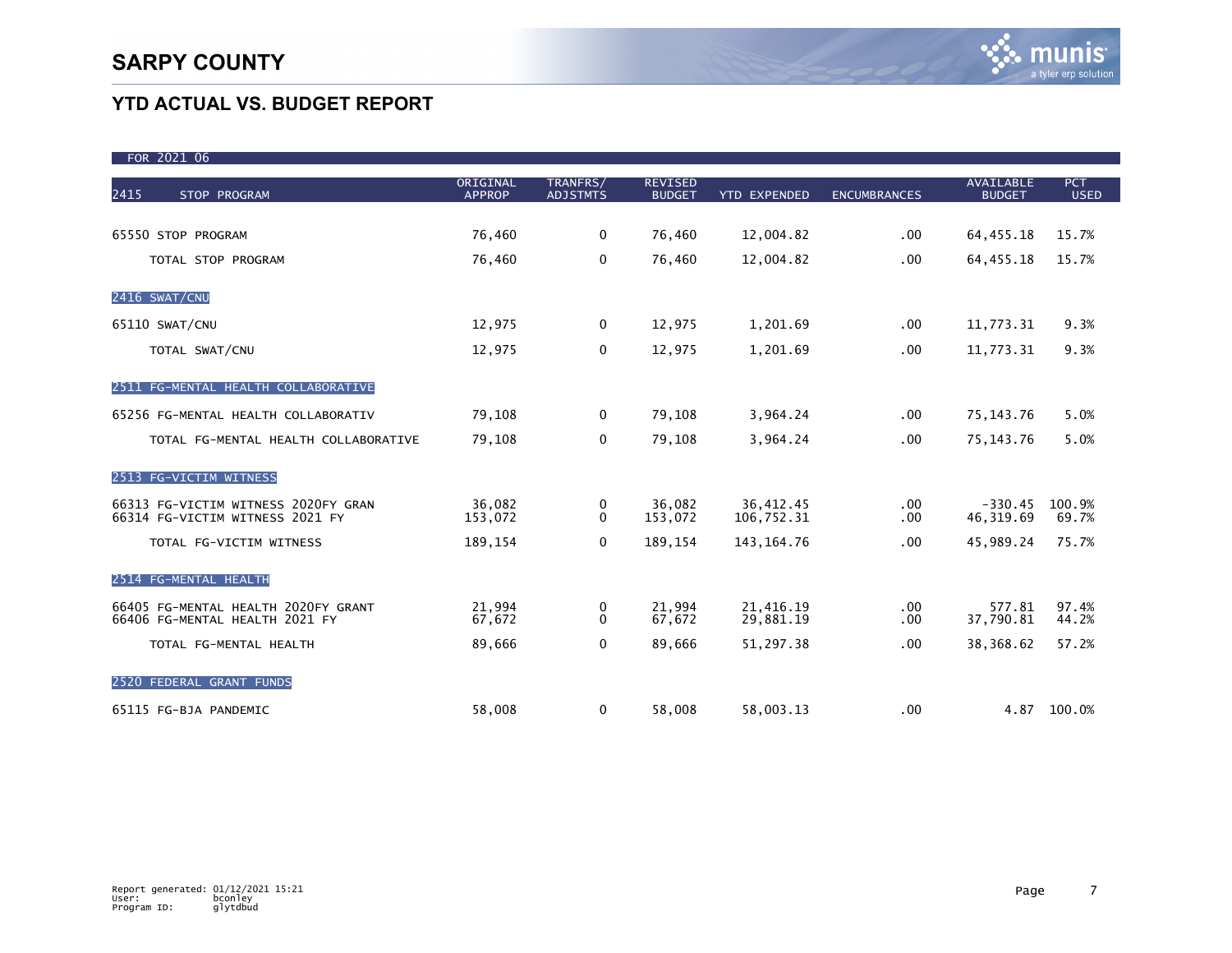| FOR 2021 06                                                |                           |                             |                                 |                     |                     |                                   |                           |
|------------------------------------------------------------|---------------------------|-----------------------------|---------------------------------|---------------------|---------------------|-----------------------------------|---------------------------|
|                                                            | ORIGINAL<br><b>APPROP</b> | TRANFRS/<br><b>ADJSTMTS</b> | <b>REVISED</b><br><b>BUDGET</b> | <b>YTD EXPENDED</b> | <b>ENCUMBRANCES</b> | <b>AVAILABLE</b><br><b>BUDGET</b> | <b>PCT</b><br><b>USED</b> |
| 65610 FG-SARPY TRAFFIC TASK FORCE<br>65615 FG-BODY CAMERAS | 40,000<br>84,000          | $\Omega$<br>0               | 40,000<br>84,000                | 33,281.20<br>.00    | .00<br>.00          | 6,718.80<br>84,000.00             | 83.2%<br>.0%              |
| TOTAL FEDERAL GRANT FUNDS                                  | 182,008                   | 0                           | 182,008                         | 91,284.33           | .00                 | 90,723.67                         | 50.2%                     |
| 2539 FG-PLANNING TRANSPORTATION                            |                           |                             |                                 |                     |                     |                                   |                           |
| 60860 FG-PLANNING TRANSPORTATION                           | 15,500                    | $\mathbf 0$                 | 15,500                          | 15,500.00           | .00                 | $.00 \,$                          | 100.0%                    |
| TOTAL FG-PLANNING TRANSPORTATION                           | 15,500                    | 0                           | 15,500                          | 15,500.00           | .00                 | $.00 \,$                          | 100.0%                    |
| 2547 FG-PERKINS CORRECTIONS GRANT                          |                           |                             |                                 |                     |                     |                                   |                           |
| 65247 FG-PERKINS CORRECTIONS GRANT                         | 36,636                    | $\mathbf 0$                 | 36,636                          | 36,501.81           | .00                 | 134.19                            | 99.6%                     |
| TOTAL FG-PERKINS CORRECTIONS GRANT                         | 36,636                    | 0                           | 36,636                          | 36,501.81           | .00                 | 134.19                            | 99.6%                     |
| 2551 CCP GRANT DIVERSION                                   |                           |                             |                                 |                     |                     |                                   |                           |
| 65201 CCP GRANT DIVERSION                                  | 0                         | 3                           | 3                               | .00                 | .00                 | 3.00                              | .0%                       |
| TOTAL CCP GRANT DIVERSION                                  | 0                         | 3                           | 3                               | .00                 | .00                 | 3.00                              | .0%                       |
| 2561 FG-GUN VIOLENCE                                       |                           |                             |                                 |                     |                     |                                   |                           |
| 65209 FG-GUN VIOLENCE                                      | 15                        | $\mathbf 0$                 | 15                              | .00                 | .00                 | 15.00                             | .0%                       |
| TOTAL FG-GUN VIOLENCE                                      | 15                        | 0                           | 15                              | .00                 | .00                 | 15.00                             | .0%                       |
| 2569 FG-HOMELAND SEC FY 03                                 |                           |                             |                                 |                     |                     |                                   |                           |
| 65215 FG-HOMELAND SEC FY03                                 | 3,664                     | $\mathbf 0$                 | 3,664                           | .00                 | .00                 | 3,664.00                          | .0%                       |
| TOTAL FG-HOMELAND SEC FY 03                                | 3,664                     | 0                           | 3,664                           | .00                 | .00                 | 3,664.00                          | .0%                       |

2571 FG-HOMELAND SEC FY 02 PLAN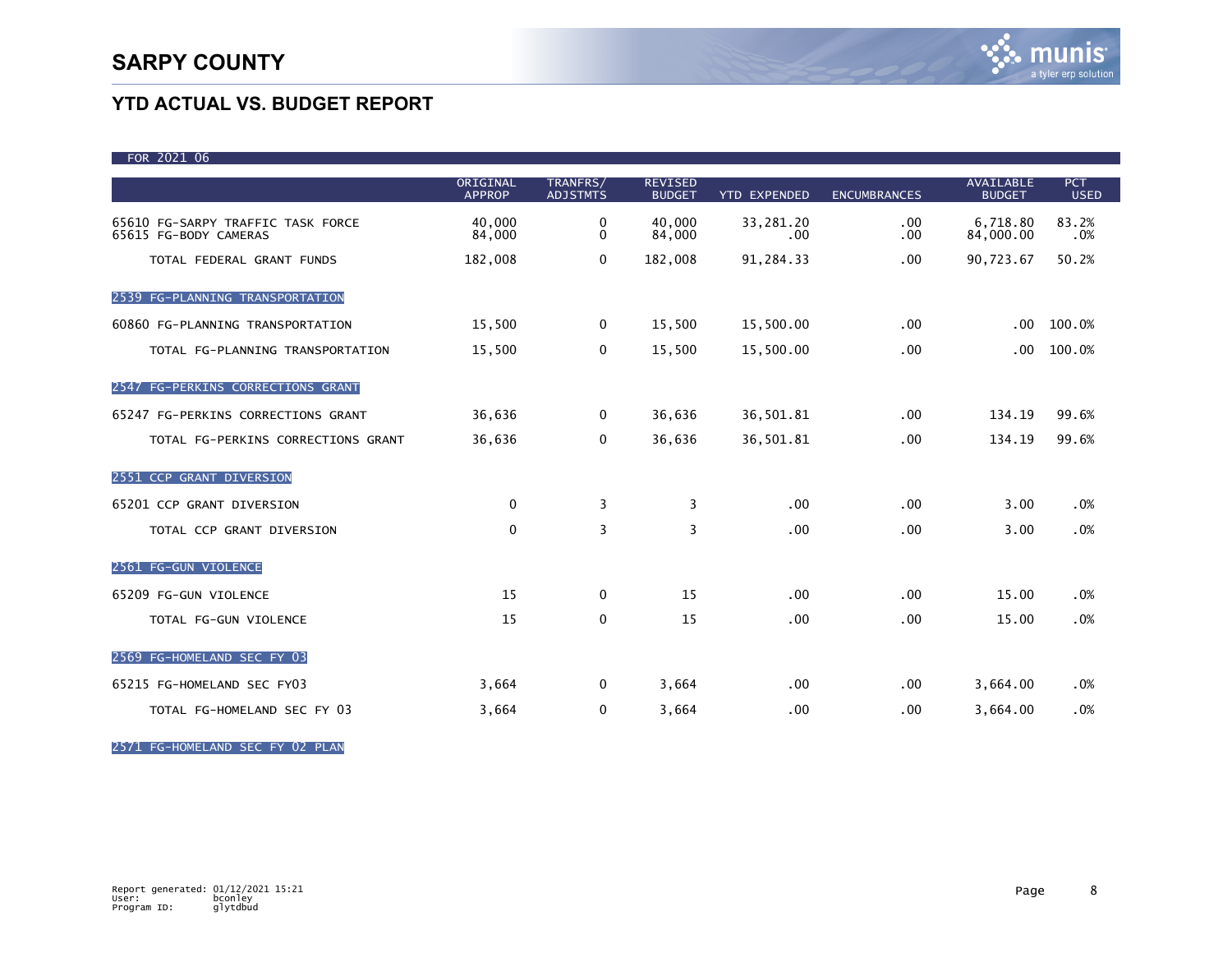| FOR 2021 06                                                      |                           |                             |                                 |                        |                     |                                   |                           |
|------------------------------------------------------------------|---------------------------|-----------------------------|---------------------------------|------------------------|---------------------|-----------------------------------|---------------------------|
| 2571<br>FG-HOMELAND SEC FY 02 PLAN                               | ORIGINAL<br><b>APPROP</b> | TRANFRS/<br><b>ADJSTMTS</b> | <b>REVISED</b><br><b>BUDGET</b> | <b>YTD EXPENDED</b>    | <b>ENCUMBRANCES</b> | <b>AVAILABLE</b><br><b>BUDGET</b> | <b>PCT</b><br><b>USED</b> |
|                                                                  |                           |                             |                                 |                        |                     |                                   |                           |
| 65217 FG-HOMELAND SEC FY02P                                      | 975                       | $\mathbf 0$                 | 975                             | .00                    | .00                 | 975.00                            | .0%                       |
| TOTAL FG-HOMELAND SEC FY 02 PLAN                                 | 975                       | $\mathbf 0$                 | 975                             | .00                    | .00                 | 975.00                            | .0%                       |
| 2581 FG-MAPA TRANSPORTATION                                      |                           |                             |                                 |                        |                     |                                   |                           |
| 64311 FG-GIS TRANSPORTATION<br>64313 FG-MAPA TRANSPORTATION 2021 | 22,000<br>57,000          | 0<br>0                      | 22,000<br>57,000                | 22,000.00<br>20,542.60 | .00<br>.00.         | .00<br>36,457.40                  | 100.0%<br>36.0%           |
| TOTAL FG-MAPA TRANSPORTATION                                     | 79,000                    | $\Omega$                    | 79,000                          | 42,542.60              | .00                 | 36,457.40                         | 53.9%                     |
| 2584 ADULT DRUG COURT                                            |                           |                             |                                 |                        |                     |                                   |                           |
| 65225 FG-ADULT DRUG COURT                                        | 14,500                    | 0                           | 14,500                          | 2,406.20               | .00                 | 12,093.80                         | 16.6%                     |
| TOTAL ADULT DRUG COURT                                           | 14,500                    | 0                           | 14,500                          | 2,406.20               | .00                 | 12,093.80                         | 16.6%                     |
| 2585 FG-HOMELAND SEC EXERCISE                                    |                           |                             |                                 |                        |                     |                                   |                           |
| 65226 FG-HOMELAND SECURITY EXER                                  | 15,672                    | 0                           | 15,672                          | .00                    | .00                 | 15,672.00                         | .0%                       |
| TOTAL FG-HOMELAND SEC EXERCISE                                   | 15,672                    | 0                           | 15,672                          | .00                    | .00                 | 15,672.00                         | .0%                       |
| 2586 FG-SICA                                                     |                           |                             |                                 |                        |                     |                                   |                           |
| 65227 FG-SICA                                                    | 19,550                    | $\mathbf{0}$                | 19,550                          | .00                    | .00                 | 19,550.00                         | .0%                       |
| TOTAL FG-SICA                                                    | 19,550                    | 0                           | 19,550                          | .00                    | .00                 | 19,550.00                         | .0%                       |
| 2587 SG-TOBACCO COMPLIANCE CHECKS                                |                           |                             |                                 |                        |                     |                                   |                           |
| 65228 FG-TOBACCO COMPLIANCE CHECKS                               | 4                         | 0                           | 4                               | .00                    | .00                 | 4.00                              | .0%                       |
| TOTAL SG-TOBACCO COMPLIANCE CHECKS                               | 4                         | $\mathbf 0$                 | 4                               | .00                    | .00                 | 4.00                              | .0%                       |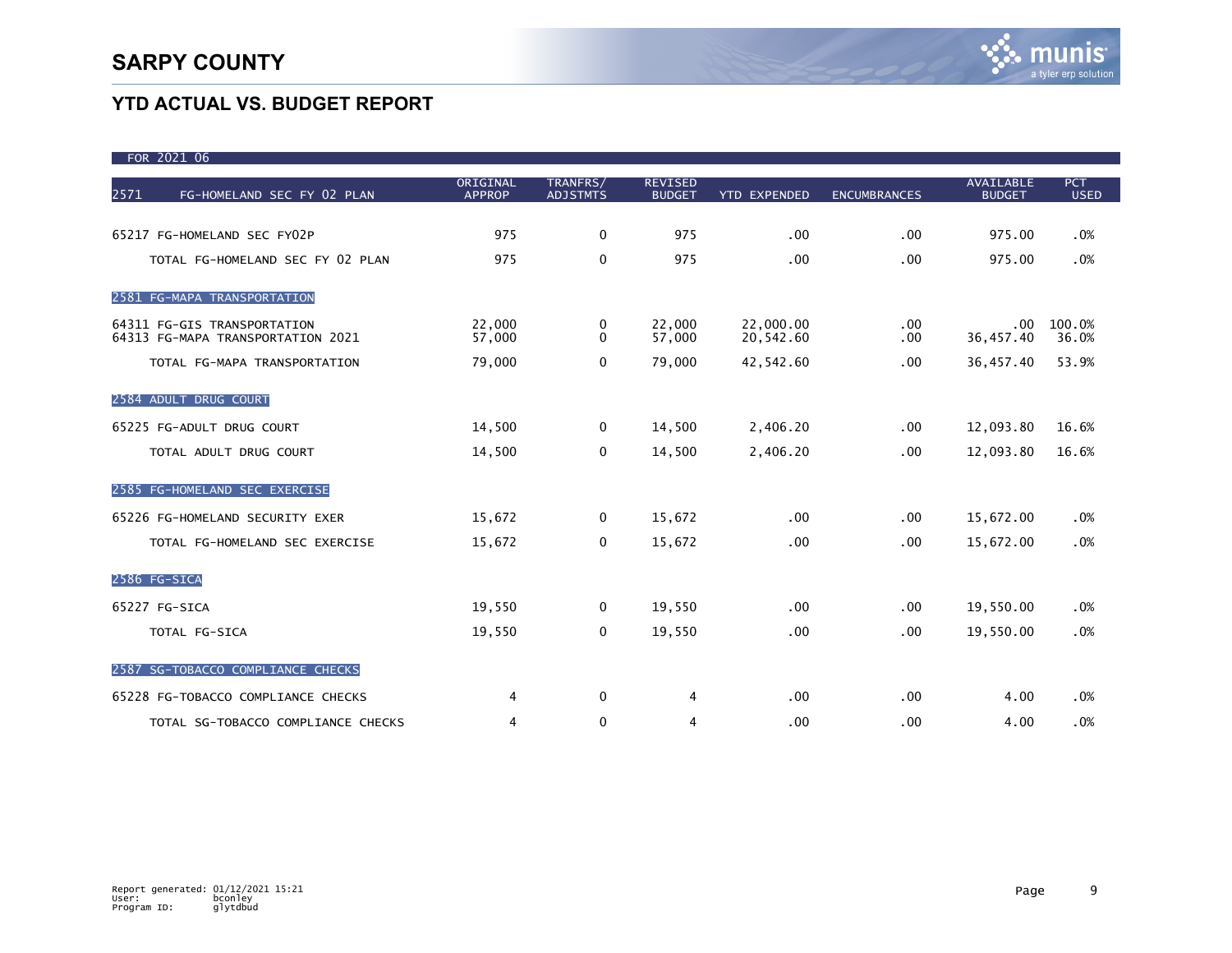| FOR 2021 06                       |                           |                             |                                 |                     |                     |                                   |                    |
|-----------------------------------|---------------------------|-----------------------------|---------------------------------|---------------------|---------------------|-----------------------------------|--------------------|
| 2588<br>FG-VICTIM RIGHTS          | ORIGINAL<br><b>APPROP</b> | TRANFRS/<br><b>ADJSTMTS</b> | <b>REVISED</b><br><b>BUDGET</b> | <b>YTD EXPENDED</b> | <b>ENCUMBRANCES</b> | <b>AVAILABLE</b><br><b>BUDGET</b> | PCT<br><b>USED</b> |
| 2588 FG-VICTIM RIGHTS             |                           |                             |                                 |                     |                     |                                   |                    |
|                                   |                           |                             |                                 |                     |                     |                                   |                    |
| 65229 FG-VICTIMS RIGHTS           | 3,015                     | 182                         | 3,197                           | .00 <sub>1</sub>    | $.00 \,$            | 3,197.00                          | .0%                |
| TOTAL FG-VICTIM RIGHTS            | 3,015                     | 182                         | 3,197                           | .00                 | .00.                | 3,197.00                          | .0%                |
| 2589 FG-COUNTY ATTORNEY TRAINING  |                           |                             |                                 |                     |                     |                                   |                    |
| 65230 FG-COUNTY ATTY TRAINING     | 2,153                     | $\mathbf 0$                 | 2,153                           | .00 <sub>1</sub>    | .00                 | 2,153.00                          | .0%                |
| TOTAL FG-COUNTY ATTORNEY TRAINING | 2,153                     | $\mathbf 0$                 | 2,153                           | .00                 | $.00 \,$            | 2,153.00                          | .0%                |
| 2593 FG-DRUG ERADICATION          |                           |                             |                                 |                     |                     |                                   |                    |
| 65234 FG-DRUG ERADICATION         | 22,000                    | $\mathbf 0$                 | 22,000                          | 15,542.37           | $.00 \,$            | 6,457.63                          | 70.6%              |
| TOTAL FG-DRUG ERADICATION         | 22,000                    | $\mathbf 0$                 | 22,000                          | 15,542.37           | $.00 \,$            | 6,457.63                          | 70.6%              |
| 2700 INHERITANCE TAX              |                           |                             |                                 |                     |                     |                                   |                    |
| 98010 INHERITANCE TAX             | 10, 315, 062              |                             | $0$ 10, 315, 062                | 2,679,380.92        | 74,552.44           | 7,561,128.64                      | 26.7%              |
| TOTAL INHERITANCE TAX             | 10, 315, 062              |                             | $0$ 10, 315, 062                | 2,679,380.92        | 74,552.44           | 7,561,128.64                      | 26.7%              |
| <b>2800 KENO</b>                  |                           |                             |                                 |                     |                     |                                   |                    |
| 92000 KENO                        | 321,930                   | $\mathbf 0$                 | 321,930                         | 366,324.00          | $.00 \,$            | $-44,394.00$ 113.8%               |                    |
| TOTAL KENO                        | 321,930                   | 0                           | 321,930                         | 366, 324.00         | $.00 \,$            | $-44,394.00$ 113.8%               |                    |

3311 BONDS - STADIUM (PRIVATE)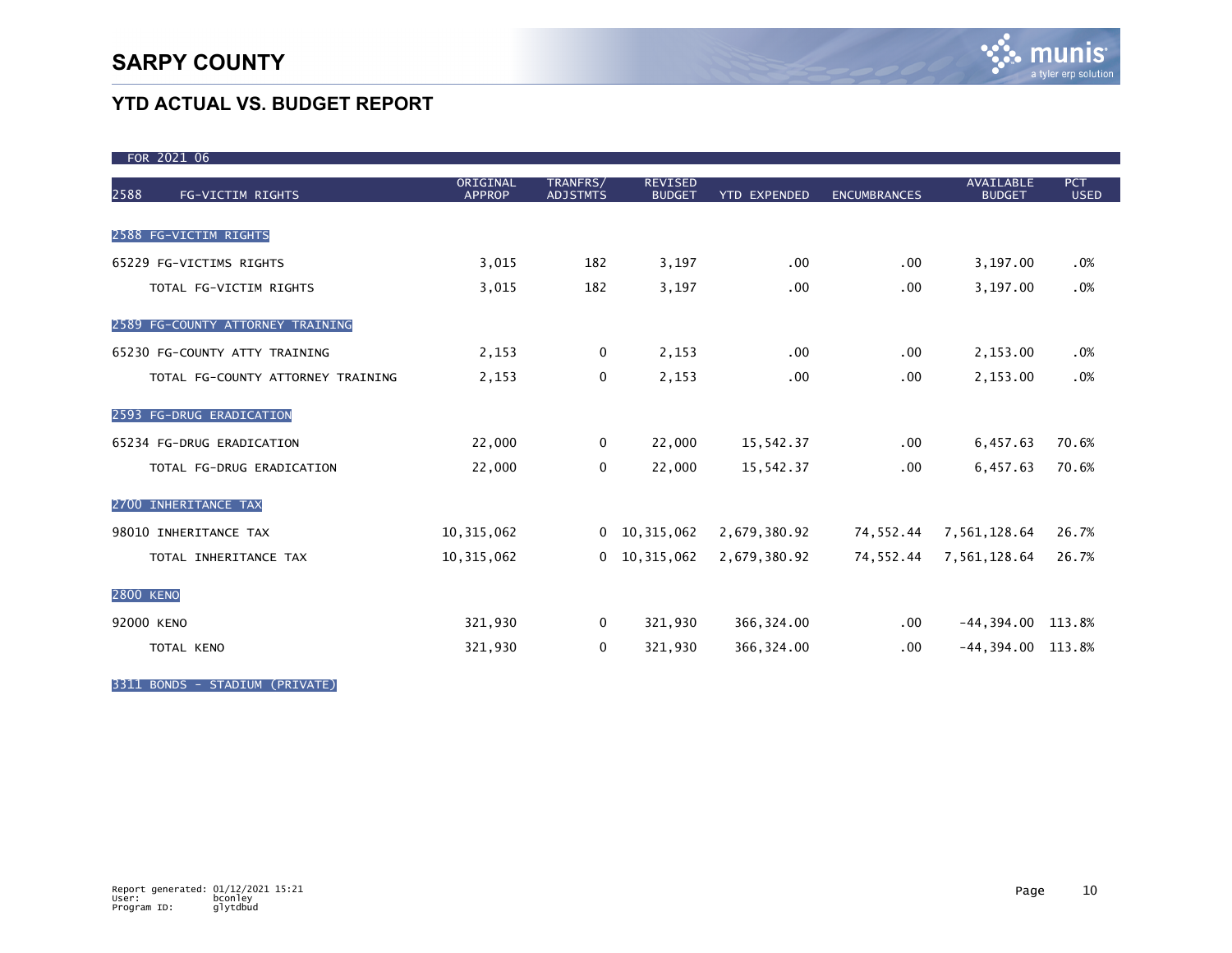| FOR 2021 06                         |                           |                             |                                 |                  |                     |                                   |                           |
|-------------------------------------|---------------------------|-----------------------------|---------------------------------|------------------|---------------------|-----------------------------------|---------------------------|
| BONDS - STADIUM (PRIVATE)<br>3311   | ORIGINAL<br><b>APPROP</b> | TRANFRS/<br><b>ADJSTMTS</b> | <b>REVISED</b><br><b>BUDGET</b> | YTD EXPENDED     | <b>ENCUMBRANCES</b> | <b>AVAILABLE</b><br><b>BUDGET</b> | <b>PCT</b><br><b>USED</b> |
| 90033 BONDS-STADIUM (PRIVATE)       | 2,067,133                 | $\Omega$                    | 2,067,133                       | 1,317,171.00     | .00                 | 749,962.00                        | 63.7%                     |
| TOTAL BONDS - STADIUM (PRIVATE)     | 2,067,133                 | $\mathbf 0$                 | 2,067,133                       | 1,317,171.00     | .00                 | 749,962.00                        | 63.7%                     |
| 3504 STADIUM-CAPITAL MAINT          |                           |                             |                                 |                  |                     |                                   |                           |
| 76400 STADIUM-CAPITAL MAINT         | 200, 312                  | $\Omega$                    | 200, 312                        | 42,480.63        | .00                 | 157,831.37                        | 21.2%                     |
| TOTAL STADIUM-CAPITAL MAINT         | 200, 312                  | 0                           | 200, 312                        | 42,480.63        | .00                 | 157,831.37                        | 21.2%                     |
| 4602 COUNTY SINKING FUND            |                           |                             |                                 |                  |                     |                                   |                           |
| 98500 SINKING FUND                  | 11,597,070                |                             | $0$ 11,597,070                  | .00 <sub>1</sub> | .00                 | 11,597,070.00                     | .0%                       |
| TOTAL COUNTY SINKING FUND           | 11,597,070                | $\mathbf{0}$                | 11,597,070                      | .00 <sub>1</sub> | .00.                | 11,597,070.00                     | .0%                       |
| 5200 LANDFILL                       |                           |                             |                                 |                  |                     |                                   |                           |
| 73100 LANDFILL                      | 2,550,039                 | $\Omega$                    | 2,550,039                       | 306, 147. 34     | .00                 | 2,243,891.66                      | 12.0%                     |
| TOTAL LANDFILL                      | 2,550,039                 | $\mathbf{0}$                | 2,550,039                       | 306, 147. 34     | .00                 | 2,243,891.66                      | 12.0%                     |
| 5201 LANDFILL CLOSURE               |                           |                             |                                 |                  |                     |                                   |                           |
| 73110 LANDFILL CLOSURE              | 3,937,990                 | $\mathbf{0}$                | 3,937,990                       | .00              | .00                 | 3,937,990.00                      | .0%                       |
| TOTAL LANDFILL CLOSURE              | 3,937,990                 | $\mathbf{0}$                | 3,937,990                       | .00              | .00                 | 3,937,990.00                      | .0%                       |
| 5250 SEWER-PAPIO WS CONNECT         |                           |                             |                                 |                  |                     |                                   |                           |
| 73200 PAPIO WS SEWER-CONNECTION FEE | 5,967,609                 | $\mathbf{0}$                | 5,967,609                       | 520,751.83       | .00                 | 5,446,857.17                      | 8.7%                      |
| TOTAL SEWER-PAPIO WS CONNECT        | 5,967,609                 | $\mathbf{0}$                | 5,967,609                       | 520,751.83       | .00                 | 5,446,857.17                      | 8.7%                      |

5251 SEWER-PAPIO WS OPS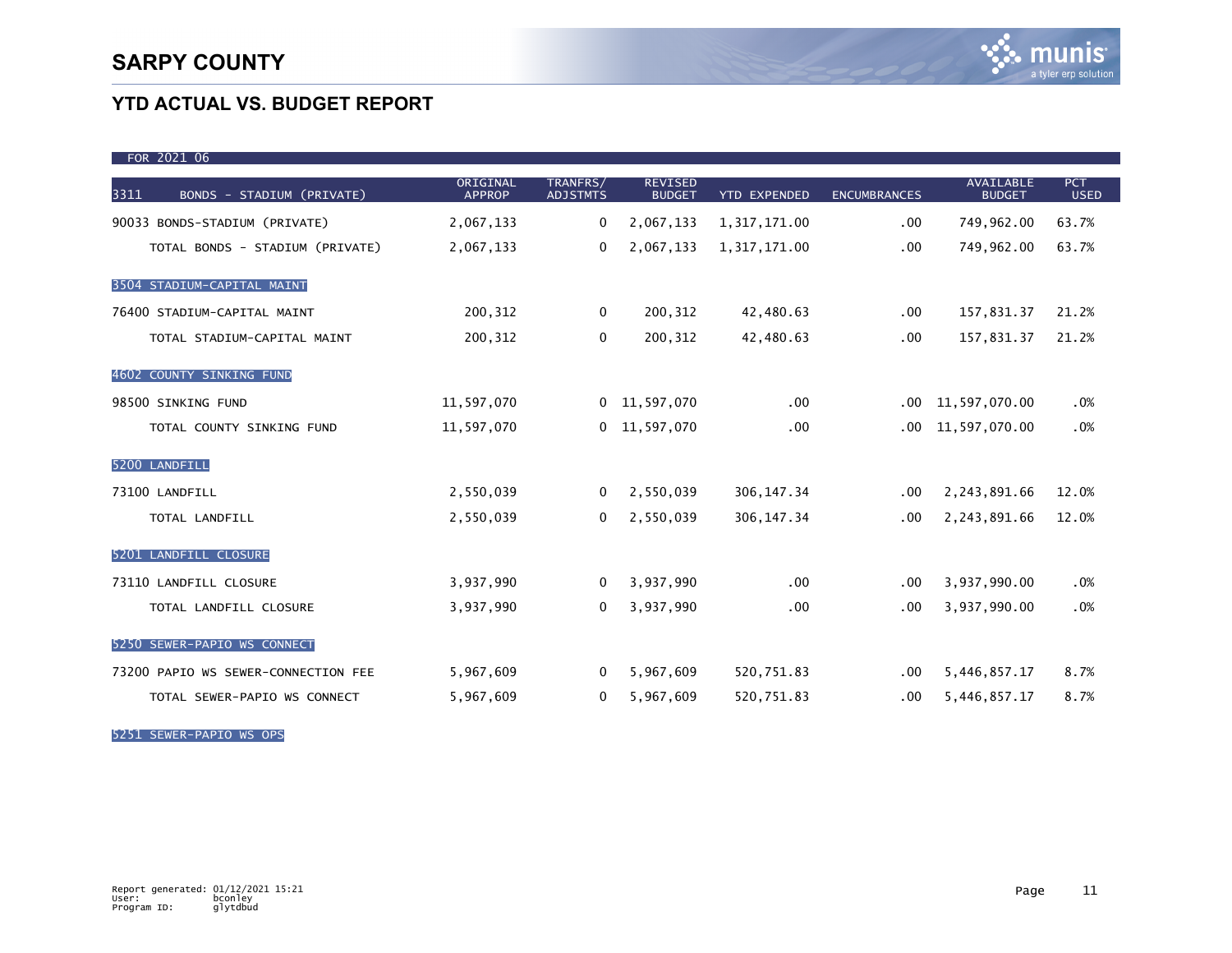| FOR 2021 06                         |                                                |                             |                                 |                               |                     |                                   |                           |
|-------------------------------------|------------------------------------------------|-----------------------------|---------------------------------|-------------------------------|---------------------|-----------------------------------|---------------------------|
| 5251<br>SEWER-PAPIO WS OPS          | ORIGINAL<br><b>APPROP</b>                      | TRANFRS/<br><b>ADJSTMTS</b> | <b>REVISED</b><br><b>BUDGET</b> | <b>YTD EXPENDED</b>           | <b>ENCUMBRANCES</b> | <b>AVAILABLE</b><br><b>BUDGET</b> | <b>PCT</b><br><b>USED</b> |
| 73600 PAPIO WS SEWER-OPERATIONS     | 714,357                                        | $\mathbf{0}$                | 714,357                         | 740,264.20                    | $.00 \,$            | $-25,907.20$ 103.6%               |                           |
| TOTAL SEWER-PAPIO WS OPS            | 714,357                                        | $\mathbf 0$                 | 714,357                         | 740,264.20                    | $.00 \,$            | $-25,907.20$ 103.6%               |                           |
| 5253 PLANNING-PAPIO WS SEWER OPS    |                                                |                             |                                 |                               |                     |                                   |                           |
| 60812 PLANNING-PAPIO WS SEWER OPS   | 392,087                                        | $\mathbf{0}$                | 392,087                         | $.00 \,$                      | $.00 \,$            | 392,087.00                        | .0%                       |
| TOTAL PLANNING-PAPIO WS SEWER OPS   | 392,087                                        | $\mathbf 0$                 | 392,087                         | $.00 \,$                      | $.00 \,$            | 392,087.00                        | .0%                       |
| 5254 PLANNING-TIBURON SID SEWER     |                                                |                             |                                 |                               |                     |                                   |                           |
| 60813 PLANNING-TIBURON SID SEWER    | 975                                            | $\mathbf{0}$                | 975                             | .00 <sub>1</sub>              | $.00 \,$            | 975.00                            | .0%                       |
| TOTAL PLANNING-TIBURON SID SEWER    | 975                                            | 0                           | 975                             | .00 <sub>1</sub>              | .00                 | 975.00                            | .0%                       |
| 5255 SEWER- S SARPY CONNECTION      |                                                |                             |                                 |                               |                     |                                   |                           |
| 73400 SSARPY WS SEWER-CONNECTION FE | 3,714,728                                      | $\Omega$                    | 3,714,728                       | 5, 515, 335.59                |                     | $.00 -1,800,607.59$ 148.5%        |                           |
| TOTAL SEWER- S SARPY CONNECTION     | 3,714,728                                      | $\Omega$                    | 3,714,728                       | 5, 515, 335.59                |                     | $.00 -1,800,607.59$ 148.5%        |                           |
| 5256 PLANNING-S SARPY SWR OPS       |                                                |                             |                                 |                               |                     |                                   |                           |
| 73500 PLANNING-SSARPY WS SEWER OPS  | 199,633                                        | $\Omega$                    | 199,633                         | $.00 \,$                      | $.00 \,$            | 199,633.00                        | .0%                       |
| TOTAL PLANNING-S SARPY SWR OPS      | 199,633                                        | $\mathbf{0}$                | 199,633                         | .00 <sub>1</sub>              | .00                 | 199,633.00                        | .0%                       |
| 5257 SEWER - SSARPY WS-OPERATIONS   |                                                |                             |                                 |                               |                     |                                   |                           |
| 73900 SSARPY WS SEWER-OPERATIONS    | 133,643                                        | $\Omega$                    | 133,643                         | 8,238.75                      | $.00 \,$            | 125,404.25                        | 6.2%                      |
| TOTAL SEWER - SSARPY WS-OPERATIONS  | 133,643                                        | $\mathbf{0}$                | 133,643                         | 8,238.75                      | $.00 \,$            | 125,404.25                        | 6.2%                      |
|                                     | GRAND TOTAL 178,784,777                        |                             |                                 | 185 178,784,962 81,292,000.58 |                     | 232,285.09 97,260,676.33          | 45.6%                     |
|                                     | ** END OF REPORT - Generated by Bill Conley ** |                             |                                 |                               |                     |                                   |                           |

Report generated: 01/12/2021 15:21 User: bconley Program ID: glytdbud